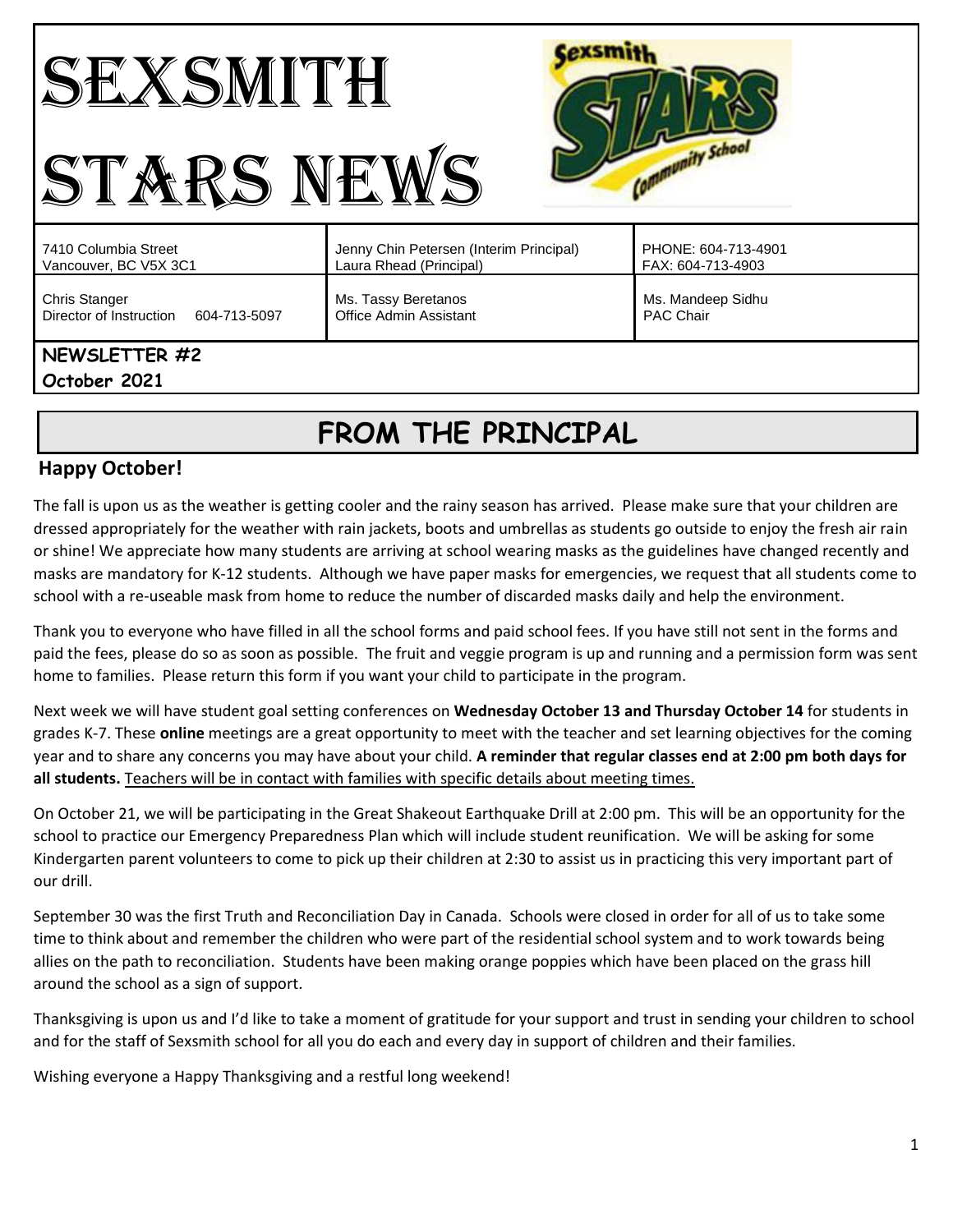

## **2021/22 School Staffing Updates**

Congratulations to Simon Thorn who will be staying on in the grade 5 class at Sexsmith for the remainder of the school year. Welcome to Isabel Wong who will be with us covering Ms. Choy's grade 1 class until further notice.

## **Terry Fox Run**

The weather cooperated and we had a very successful Terry Fox Run on Oct. 1. Intermediate classes ran around Langara golf course, and the primary classes ran around our field. Thanks to the generosity of the community, we raised \$2575.00 to support Cancer research and to keep Terry Fox's dream alive.

## **Pumpkin Patch**

The Sexsmith school grounds will be transformed into a pumpkin patch on Tuesday, October 26. Thanks to the generosity of the PAC, pumpkins will be available for all of our preschool and primary students who will have the chance to go outside with their classmates throughout the morning to pick the pumpkin of their choice. Please provide your child with a bag to put their pumpkins in to take home.

#### **Student Threat Risk Assessment Protocol**

The link below is for the Student Threat Risk Assessment Protocol that we are required to share with staff and parents each year. Please read through and discuss with your child, where appropriate for their age level. Our goal is always to maintain a safe and inclusive environment. Please check out the second link for other important student safety information.

[https://www.vsb.bc.ca/Student\\_Support/Safe\\_Caring/Student\\_Threat\\_Risk\\_Assessment/Pages/default.aspx](https://www.vsb.bc.ca/Student_Support/Safe_Caring/Student_Threat_Risk_Assessment/Pages/default.aspx)

## **Safe Arrival Procedures Reminder**

#### **Reporting Student Absences:**

Student safety is of paramount importance at the Vancouver School District. Ensuring student safety is a shared responsibility. In order to assist schools, we ask parents to notify schools of student absences. **If your child will be absent from school, please phone the school to report this absence as early as possible (prior to 9 am). Parents should leave a message on the answering service by calling 604-713-4901 choose option #1.** Messages can be received before the office is open. School offices are busy places: consistently notifying the school in advance of your child's absence will significantly improve the efficiency and effectiveness of the Safe Arrival Morning Routine.

To Report Your Childs Absence – Please call **604-713-4901 choose option #1** prior to 9 am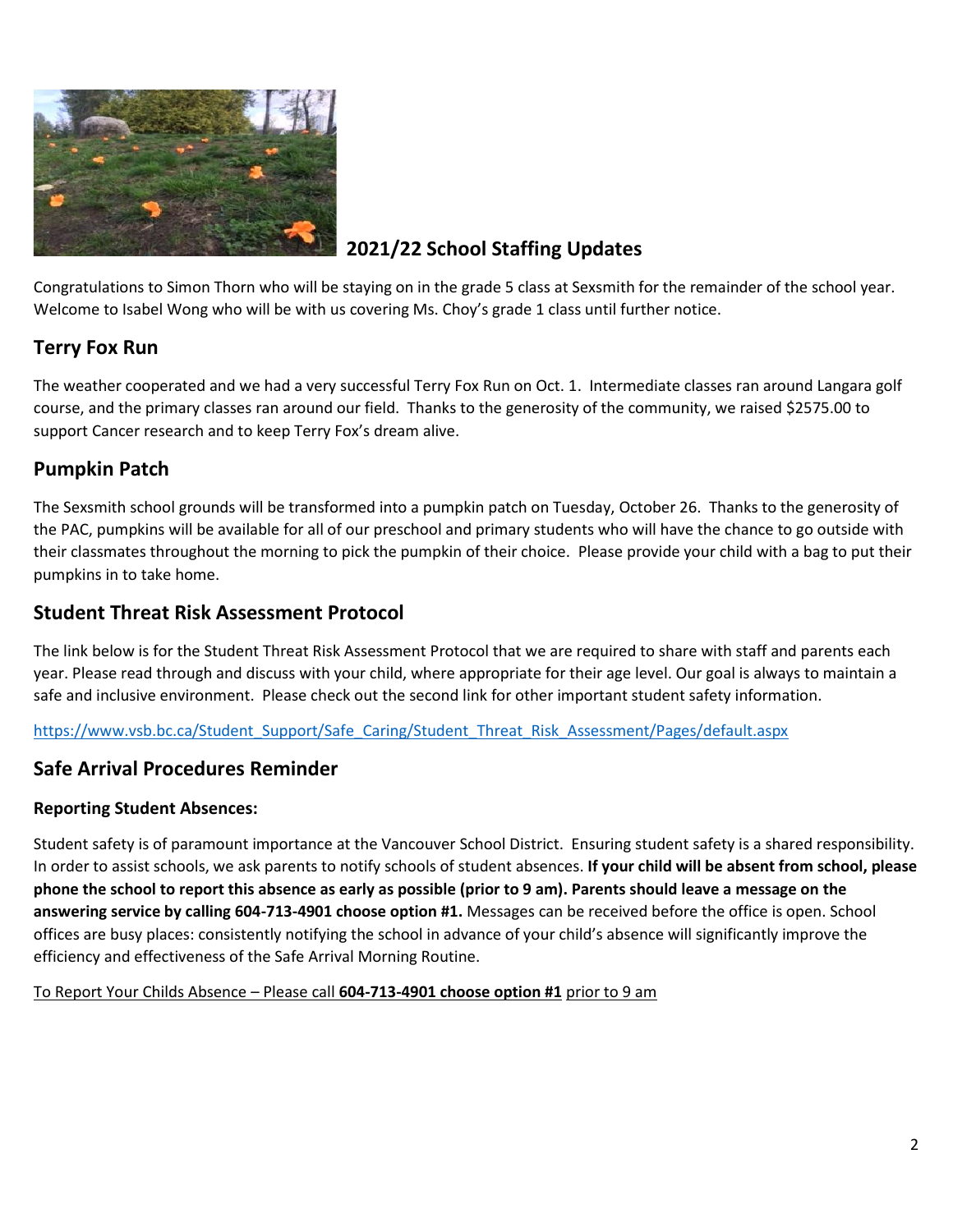#### **Student Sign out Procedure:**

**When you pick up your child during the school day, please call the school office to arrange for pick up.** If you do not do this and the child leaves without the office knowing, they will be unaccounted for, and the school will identify your child as a 'missing' student and will commence a search of school grounds. **If the school staff do not locate the child, and are unable to reach a parent promptly, the school will call the Vancouver Police Department**. Therefore, clear communication is essential for ensuring the safety of your child and to prevent unnecessary searches.

Thank you for helping us keep your children safe!

#### **Pick Up and Drop Off Concerns (students use assigned doors to enter building)**



Check out this link for an explanation of the rules for no parking in school zones.

<https://vancouver.ca/streets-transportation/school-zones.aspx>

**Please note that as of 2020 parking fines have doubled in school zones.** 

**1.** There is NO parking on 59th avenue in front of the school between 8:00am – 5:00pm on school days.

Parents who violate this rule are forcing other parents to stop in the middle of 59<sup>th</sup> avenue to pick up or drop off students creating a dangerous situation where children need to exit vehicles into oncoming traffic and run between cars. Parents are allowed to drop off and pick up their children but they are not allowed to park and leave their vehicle unattended.

**2. Traffic in the Roundabout –** There is **NO PARKING** allowed in the roundabout. This access is for Emergency Vehicles (Fire Truck, Ambulance), school deliveries and staff entry to the parking lot.

We allow **drop off and pick up only** as a convenience and to alleviate traffic congestion. Parked cars prevent traffic from moving and causes a backlog with cars making U-turns at the end of Columbia St. which is a safety concern for pedestrians on the trail and students walking to school. It also blocks the entry for emergency vehicles that need immediate access to the school.

There are also concerns with vehicles speeding and going in the opposite direction in the roundabout. These concerns were addressed with our School Patrol and Traffic Liaison Officer. To ensure the safety of our students who use this entry point to get to school, we have trained and assigned our school patrol to assist our students to walk safely across the entrance to the parking lot. A staff member who will also be on duty each morning and after school to supervise and monitor the traffic.

We encourage all of our students to walk, bike, scooter to school each day to get their daily physical activity. If you must drive your child to school and the traffic is busy, please park 1-2 blocks away and have them walk.

A little patience and co-operation will help to keep all our students safe while meeting the needs of the community.

## **School Photo Day**

Individual student photos will resume this year. The date for school photos is on Friday, October 15.